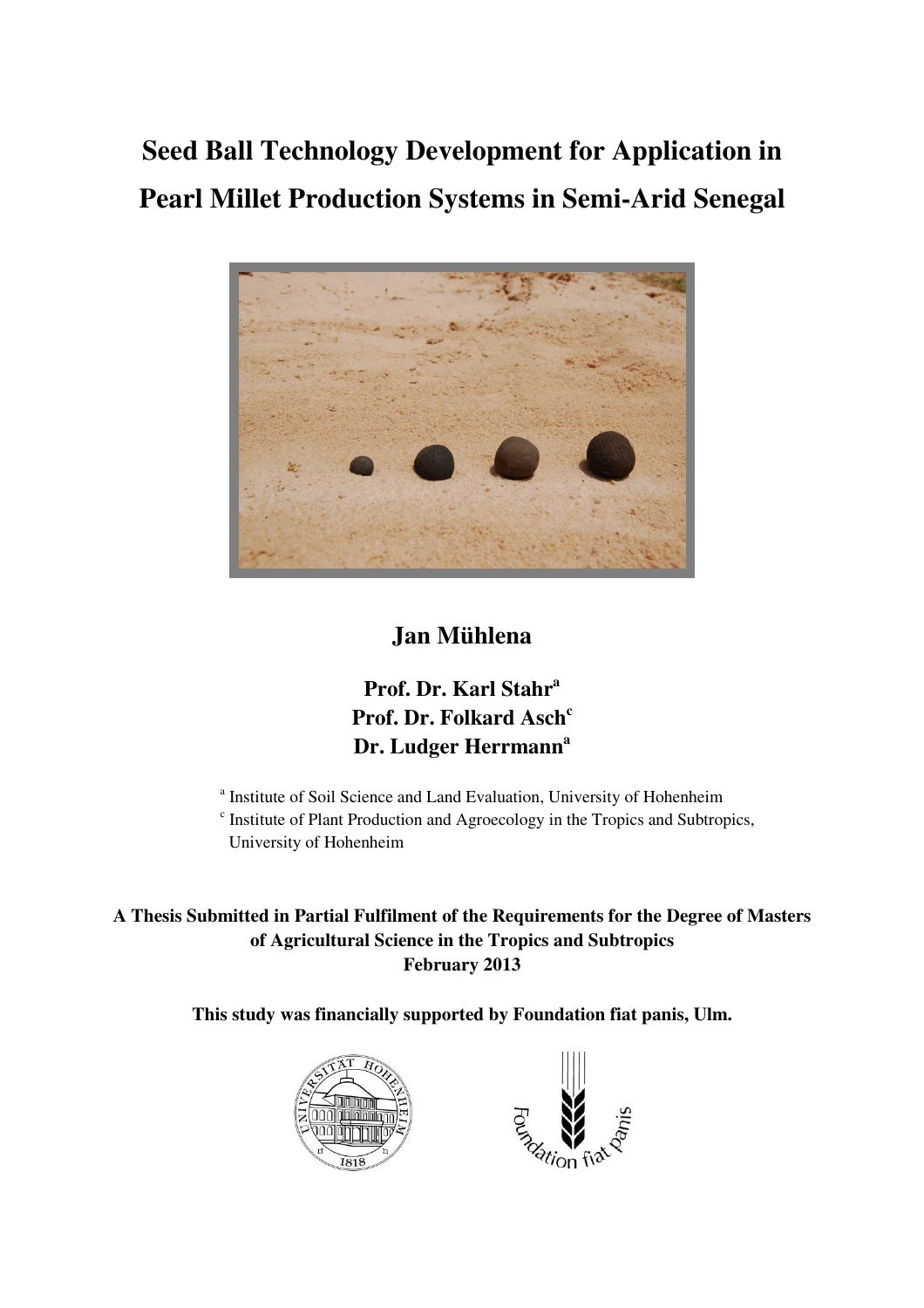| <b>Thesis Title</b>                        | <b>Senegal</b>                                                            | Seed Ball Technology Development for Application in<br><b>Pearl Millet Production Systems in Semi-Arid</b> |  |
|--------------------------------------------|---------------------------------------------------------------------------|------------------------------------------------------------------------------------------------------------|--|
| Author                                     | Jan Mühlena                                                               |                                                                                                            |  |
| <b>Degree</b>                              | Master of Science (Agricultural Science in the Tropics<br>and Subtropics) |                                                                                                            |  |
| <b>Thesis Advisory</b><br><b>Committee</b> | Prof. Dr. Karl Stahr<br>Prof. Dr. Folkard Asch<br>Dr. Ludger Herrmann     | Advisor<br>Co-advisor<br>Co-advisor                                                                        |  |

## **Summary**

In Sahelian cereal production the seed ball technology could be one option to reduce cropping risks and improve grain yields for subsistence-oriented farmers. However, there is a profound lack of knowledge about the potentials and principles of seed ball application. In three subsequent development stages experiments with pearl millet (*Pennisetum glaucum* L.) were conducted in semi-arid Senegal to evaluate and improve the seed ball technology. The first development stage was aimed at creating seed balls from different materials at low or no cost that could mitigated nutrient deficiency for plants (mainly N and P) during early growing stages. Sandy loam ('clay'), charcoal, compost, manure, wood ash, NPK-fertiliser, termite soil and gum arabic were selected for seed ball creation. Seed balls were created using a mixed volumetric-gravimetric ratio scheme.

With regard to chemical properties seed balls of sufficient precision could be created. It was further possible to control the average number of seeds per ball. In the petri dish experiments seed balls with charcoal addition and seed balls without an organic compartment showed the most reliable germination rates. All seed ball types showed a high germination activity of 95%  $(\pm 11)$ . Gum arabic addition inhibited water suction in seed balls and led to unreliable and poor germination activities of  $36\%$  ( $\pm 33$ ).

Sub-surface seed ball application (SSA) of 3 cm resulted in total emergence inhibition for all seed ball types, irrespective of the simulated rain amount. This included gum treated seed balls. With 15 mm rain and at-surface application (ASA), all seed ball types of 1 cm diameter showed highest plant emergences rates of >80%. However, with increasing seed ball

vi